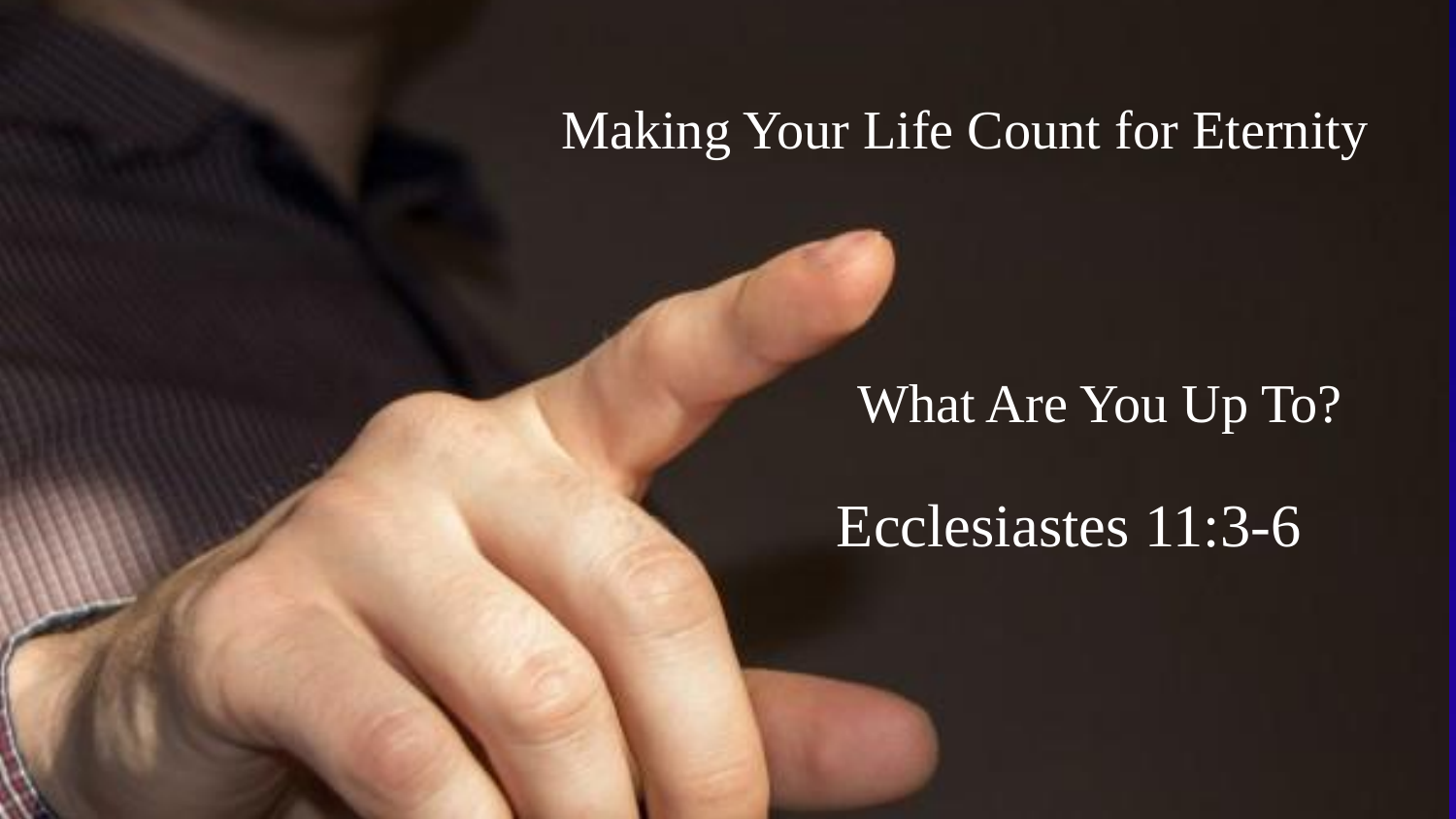# THREE ASPECTS OF BEING A COMMITTED PERSON

## Be Diligent

The Serenity Prayer, "God grant me the serenity to accept the things I cannot change the courage to change the things I can and the wisdom to know the difference."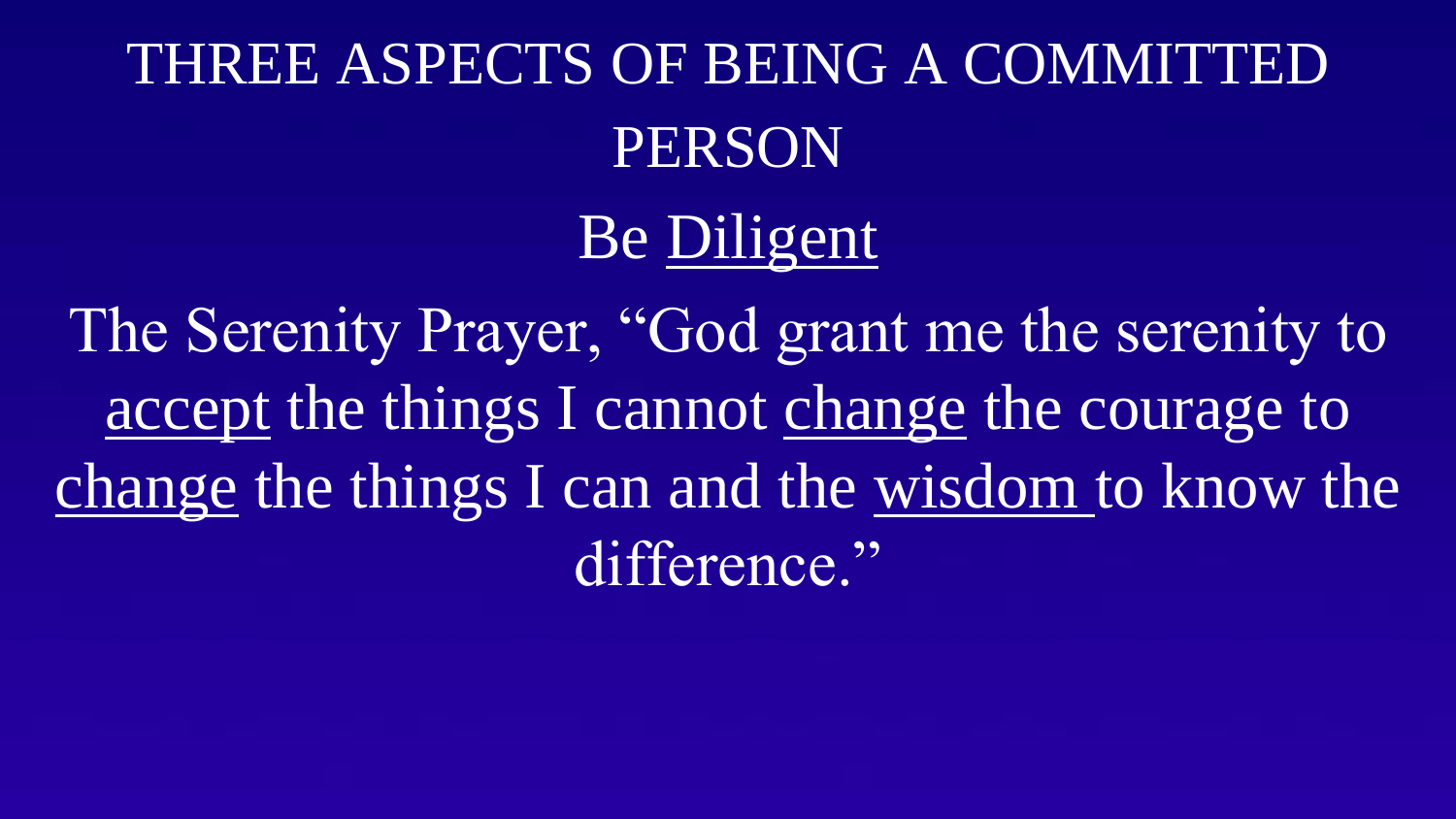# THREE ASPECTS OF BEING A COMMITTED PERSON

Be Adventurous

We can either look at adversities as bad or as opportunities

"My thoughts are not your thoughts they are higher than your thoughts" Isaiah 55:8-9 God is omniscient we aren't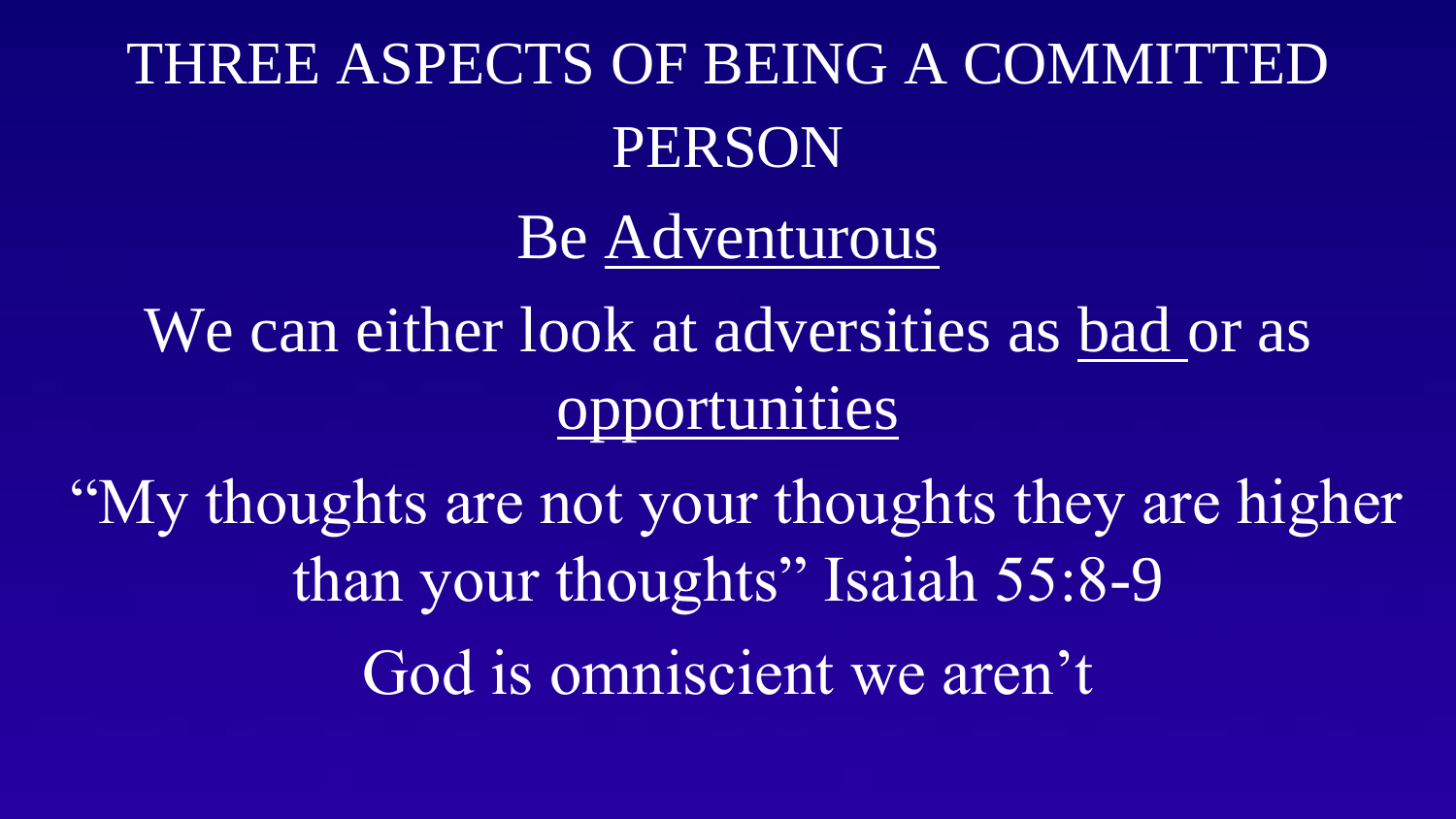## THREE ASPECTS OF BEING A COMMITTED PERSON

*Be Dependent*

## Jesus is not my crutch but He is my stretcher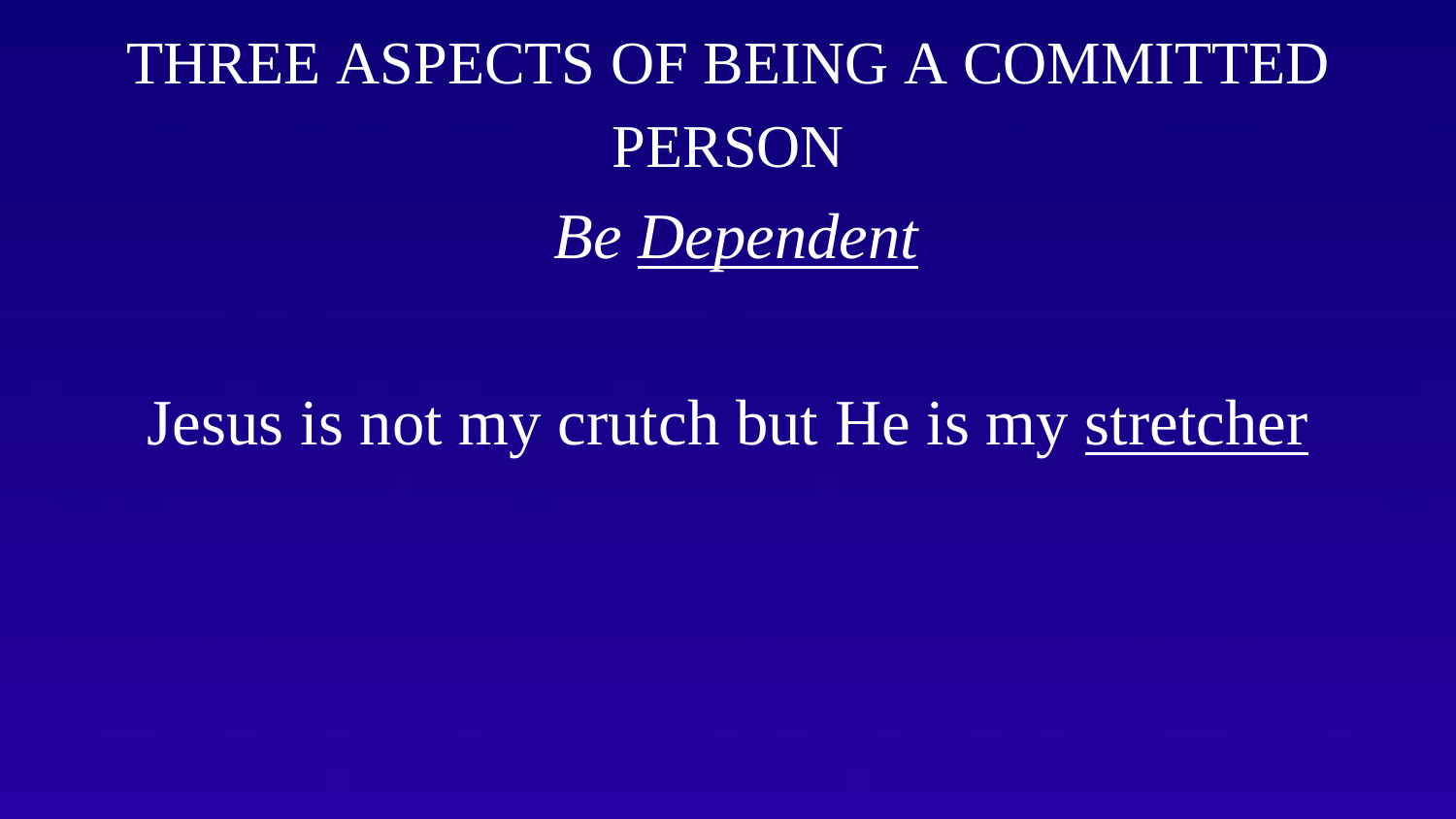### Mother Teresa's poem

People are often unreasonable, irrational, and self-centered. Forgive them anyway.

If you are kind, people may accuse you of selfish, ulterior motives. Be kind anyway.

If you are successful, you will win some unfaithful friends and some genuine enemies. Succeed anyway.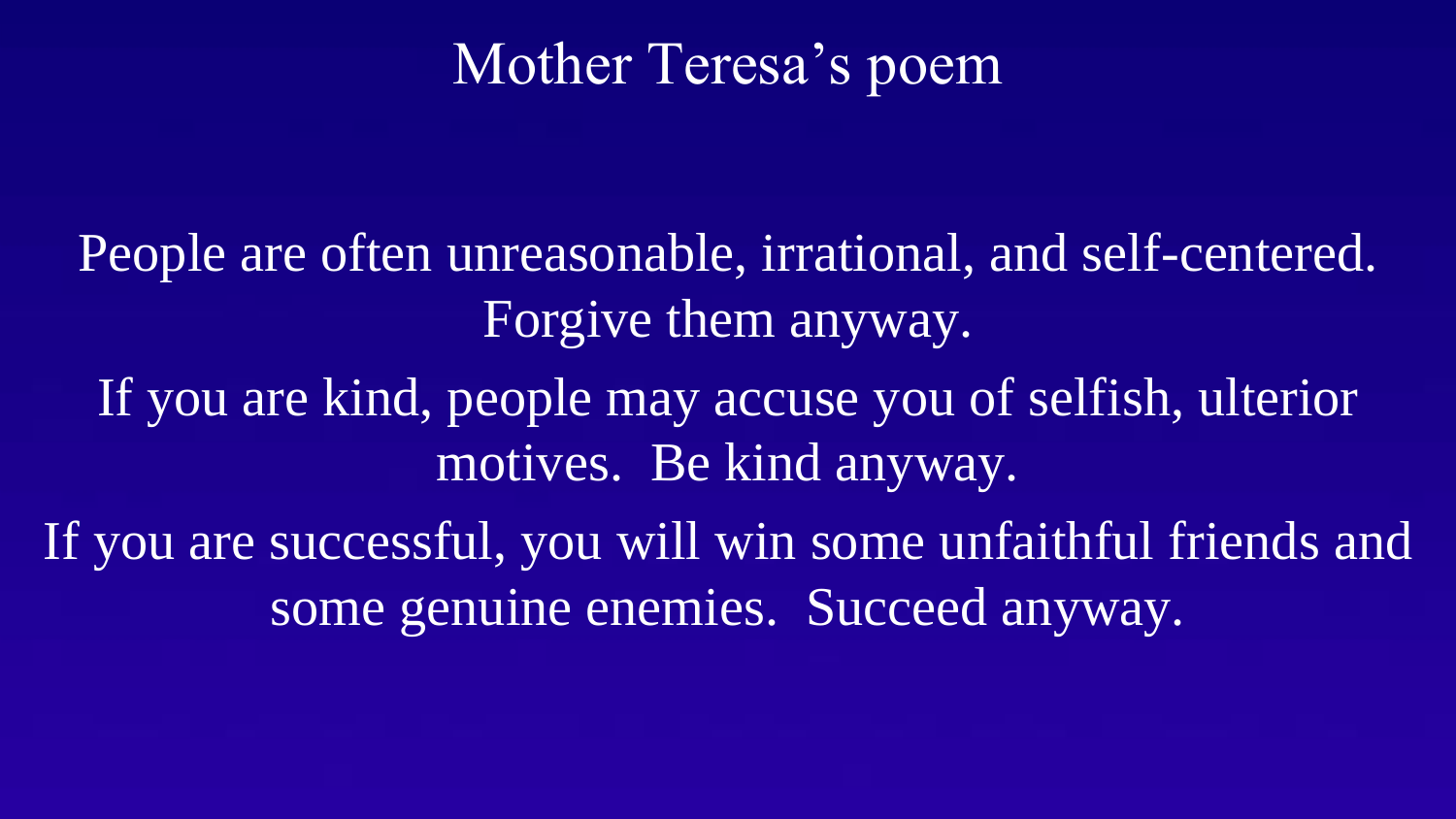## Mother Teresa's poem

- If you are honest and sincere people may deceive you. Be honest and sincere anyway.
	- What you spend years creating, others could destroy overnight. Create anyway.
		- If you find serenity and happiness, some may be jealous. Be happy anyway.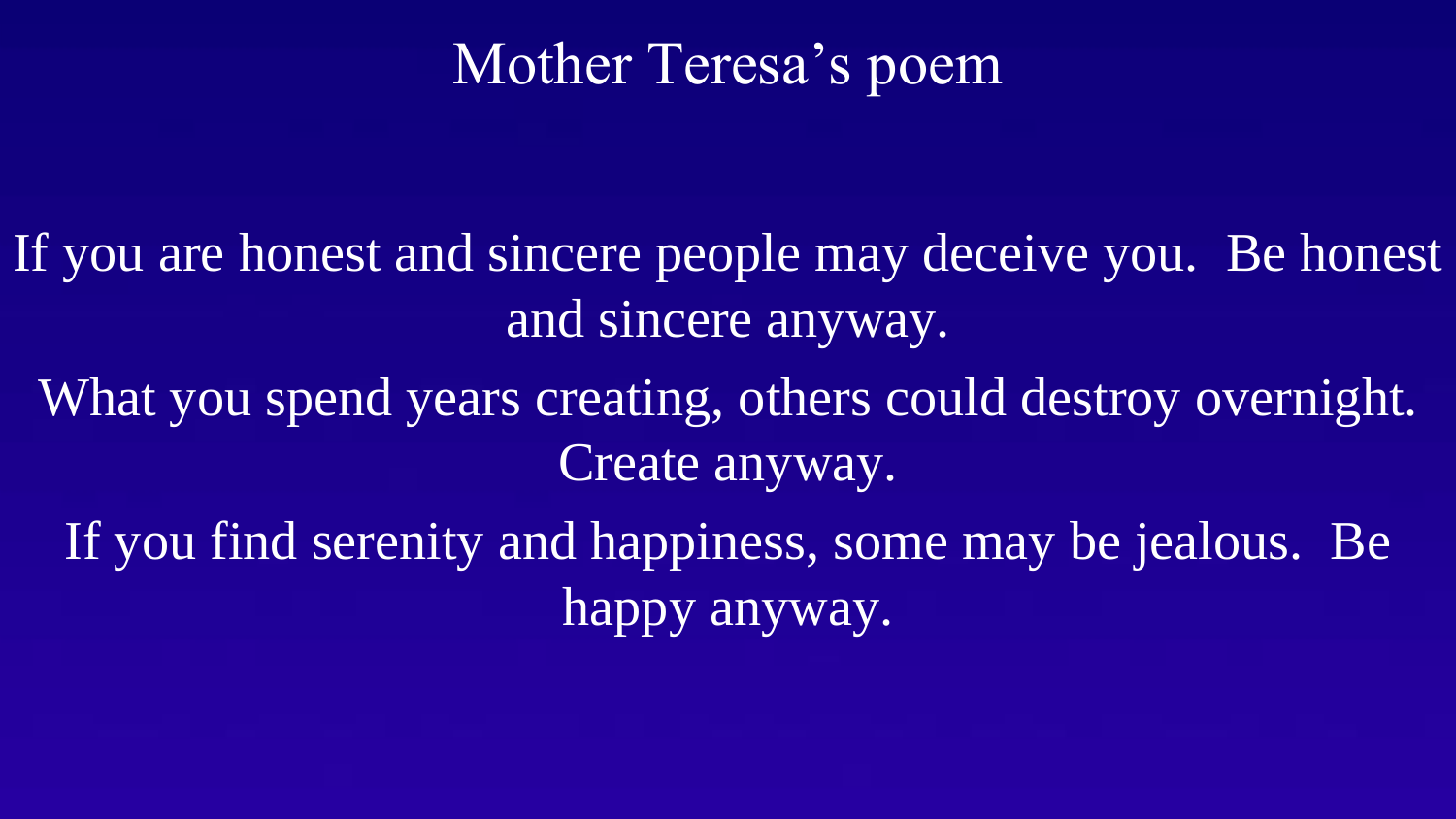## Mother Teresa's poem

The good you do today, will often be forgotten. Do good anyway.

Give the best you have, and it will never be enough. Give your best anyway.

In the final analysis, it is between you and God. It was never between you and them anyway